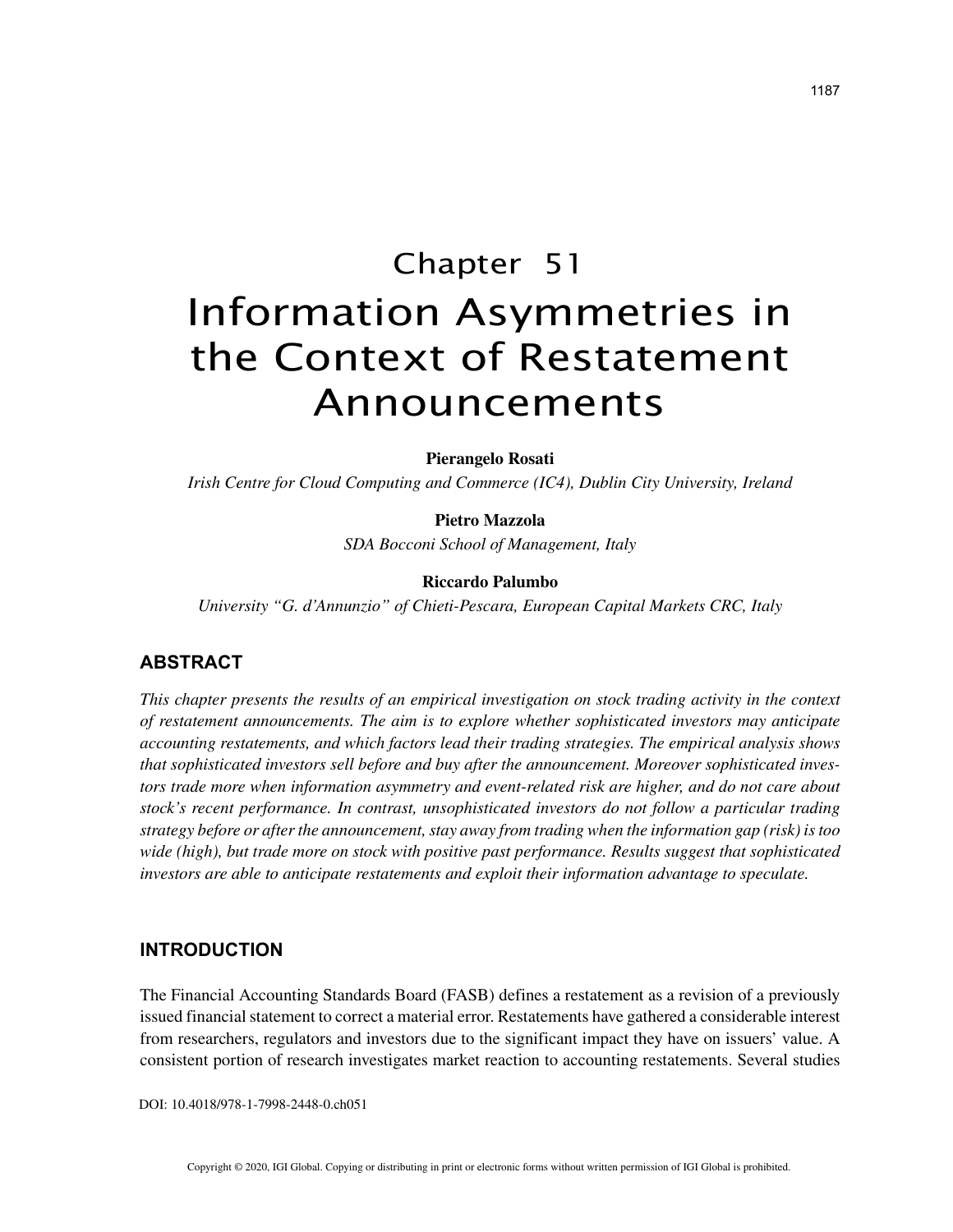document large negative reaction with a loss in equity value of 10 percent, or even higher (Hribar  $\&$ Jenkins, 2004; Palmrose, Richardson, & Scholz, 2004). Part of this reaction is due to revisions in firm's expected performance and part to a reduction in management capabilities and financial statements reliability (Badertscher, Hribar, & Jenkins, 2011). A recent strand of the literature focuses on the relation between information flow among investors and the market response to restatement announcements. Hribar et al. (2010) show that institutional investors tend to quit from restatement companies one quarter before the announcement. Badertscher et al. (2011) demonstrate that insider trading and company's share repurchase before a restatement announcements have a signaling effect for investors.

This chapter aims to extend this literature by investigating the difference between sophisticated and unsophisticated investors trading strategies in the context of restatement announcement. Previous studies adopt ownership data to discriminate investors. Differently, we adopt a microstructure approach and classify investors based on their trading behaviors. This allows us to document the trading strategies implemented by each investor's type on a daily basis.

This chapter explores four hypotheses about the difference between sophisticated and unsophisticated trading. The first hypothesis is that sophisticated investors are able to anticipate accounting restatement and sell before the event's disclosure. By comparing abnormal buy and sell trading volumes, it emerges that sophisticated investors tend to sell until the day before the announcement, whereas unsophisticated investors do not change their strategy in the same period. The second hypothesis is that, given that the information advantage rests on the side of sophisticated investors, they trade more when information asymmetry is higher. The results show a positive impact of information asymmetry on sophisticated investors trading volume. On the contrary, such an impact is negative for unsophisticated investors. The third hypothesis is that sophisticated investors trade more when the risk related to the impact of the announcement on the stock price is higher. Results are coherent with the expectations and show that an increase in uncertainty has a positive impact of sophisticated investors trading. Unsophisticated investors, instead, tend to stay away from too risky stocks. The fourth and last hypothesis is that sophisticated investors do not consider stock's recent performance in their decision process, while unsophisticated do. Results show no impact of stock performance on sophisticated strategy and a positive effect on both buy and sell volumes of unsophisticated investors.

# **LITERATURE REVIEW AND HYPOTHESES**

Recent accounting scandals have raised both regulators and financial community interest on accounting restatements. Unsurprisingly, the literature in this field has grown significantly in the last decade (Hribar & Jenkins, 2004; Badertscher et al., 2011).

Existing studies agree on negative consequences of restatements and deeply investigated their causes and consequences. Using a relatively small sample (73 US restating companies from 1976 to 1985), Kinney and McDaniel (1989) showed that restating companies present lower returns and higher leverage; subsequently lots of effort has been dedicated to measure the market reaction and to identify event's features which could amplify or mitigate such an impact. Change in equity value is typically quantified in terms of abnormal returns in order to avoid the influence of market trend; previous studies show that restating companies lose about 10 percent of their market value within two days following a restate